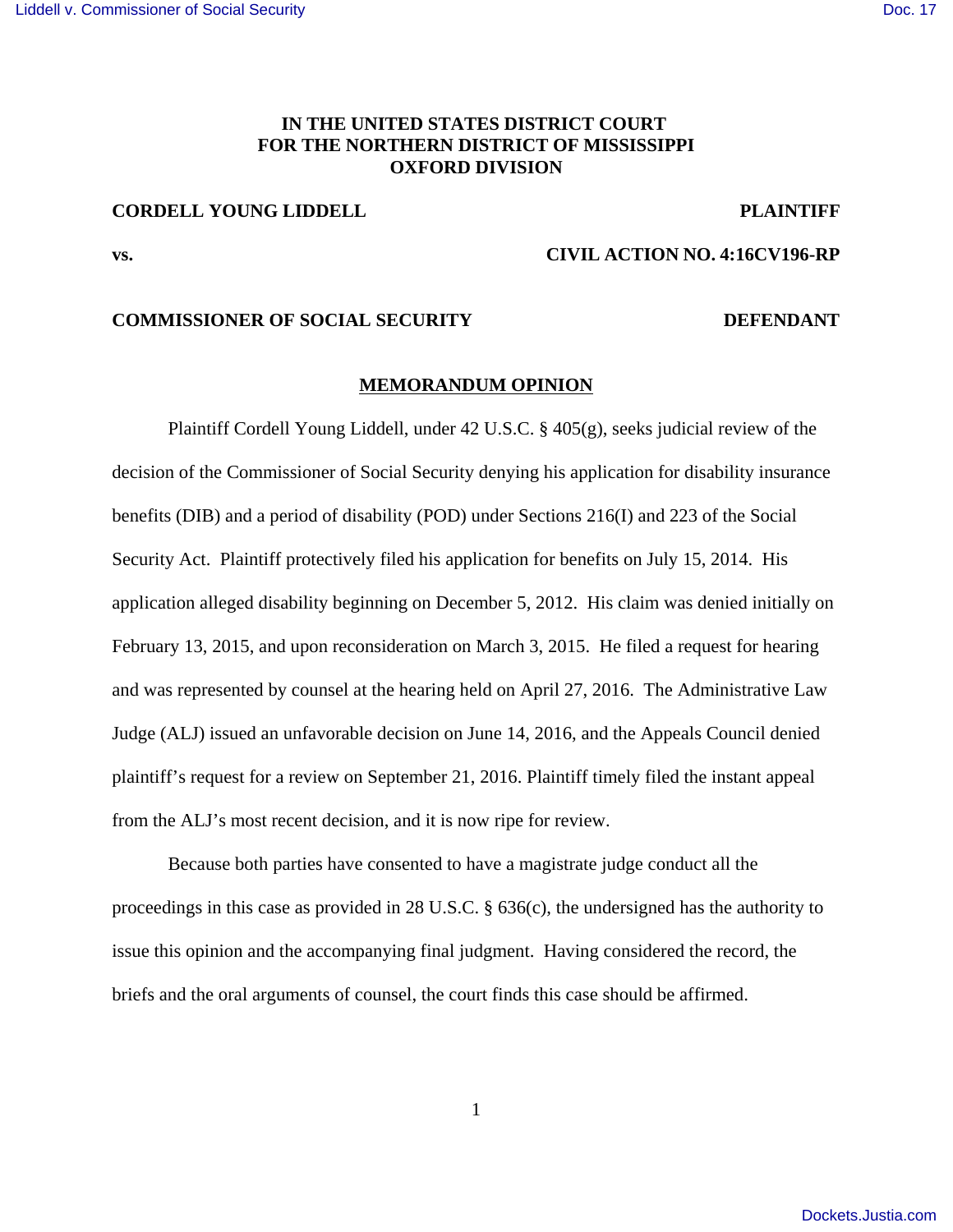#### **I. FACTS**

Plaintiff was born on March 17, 1962 and was 54 years old at the time of the hearing. He testified that he attended high school and previously worked as a correctional officer. Docket 8 at 181-82. Plaintiff contends that he became disabled before his application for benefits due to "diabetes, PTSD, poor vision, depression, brain damage, HBP (high blood pressure), memory loss, heart attack, stroke and NIDPM (non-insulin-dependent diabetes mellitus). Docket 8 at 304.

Completing the five-step evaluation process, the ALJ determined that plaintiff suffered from "severe" impairments of diabetes and depressive disorder, but found these impairments did not meet or equal a listed impairment in 20 C.F.R. Part 404, Subpart P, App. 1 (20 CFR 404.1520(d), 404.1525, and 404.1526). Based upon the plaintiff's testimony at the hearing and considering the medical records he reviewed, the ALJ concluded that plaintiff retains the Residual Functional Capacity (RFC) to

> perform light work as defined in 20 CFR 404.1567(b) except the claimant cannot climb ladders, ropes, or scaffolds. The claimant can occasionally climb ramps and stairs. The claimant cannot work at heights or around hazards. The claimant is limited to simple, repetitive tasks, meaning he can understand, remember, and carry out simple instructions, and should have only occasional interaction with the public, supervisors, and coworkers.

Docket 8 at 22. Upon further analysis under applicable rulings and regulations, the ALJ found plaintiff to be less than fully credible in that the intensity, persistence and limiting effects he claimed due to his symptoms were "not entirely consistent with the medical evidence . . . ." *Id.* Considering the testimony of a vocational expert, the ALJ determined that plaintiff could perform the jobs of a merchandise marker, routing clerk, and mail clerk in the national economy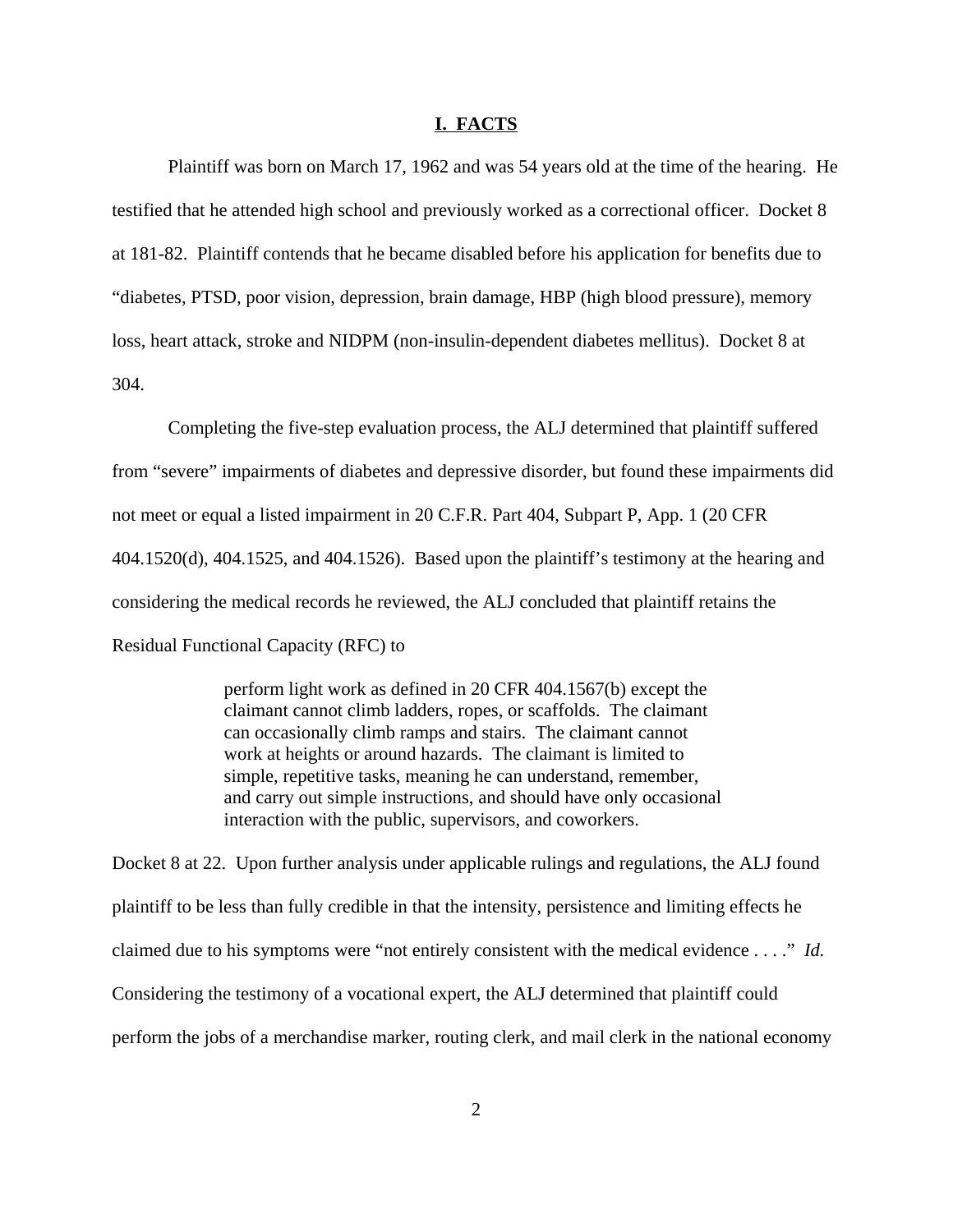and was therefore not disabled under the Social Security Act. *Id.* at 26.

Plaintiff contends that the ALJ erred because he failed to properly consider all of the evidence in the record. Specifically, plaintiff asserts that the ALJ failed to consider his PTSD under Listing 12.15, failed to consider the MRI of plaintiff's brain and failed to properly consider his back impairment. Following a review of the briefs, the transcript and oral argument, the undersigned concludes that plaintiff's case should be affirmed.

## **II. STANDARD OF REVIEW**

In determining disability, the Commissioner, through the ALJ, works through a five-step sequential evaluation process.<sup>1</sup> The burden rests upon plaintiff throughout the first four steps of this five-step process to prove disability, and if plaintiff is successful in sustaining his burden at each of the first four levels, then the burden shifts to the Commissioner at step five.<sup>2</sup> First, plaintiff must prove he is not currently engaged in substantial gainful activity.<sup>3</sup> Second, plaintiff must prove his impairment is "severe" in that it "significantly limits [his] physical or mental ability to do basic work activities  $\dots$ ." At step three the ALJ must conclude plaintiff is disabled if he proves that his impairments meet or are medically equivalent to one of the impairments listed at 20 C.F.R. Part 404, Subpart P, App. 1, §§ 1.00-114.09 (2010).<sup>5</sup> If plaintiff

<sup>2</sup>Crowley v. Apfel, 197 F.3d 194, 198 (5<sup>th</sup> Cir. 1999).

3 20 C.F.R. §§ 404.1520(b) (2010).

4 20 C.F.R. §§ 404.1520(c) (2010).

<sup>1</sup> *See* 20 C.F.R. §§ 404.1520(2010).

<sup>5</sup> 20 C.F.R. §§ 404.1520(d) (2010). If a claimant's impairment meets certain criteria, that claimant's impairments are "severe enough to prevent a person from doing any gainful activity." 20 C.F.R. § 416.925 (2003).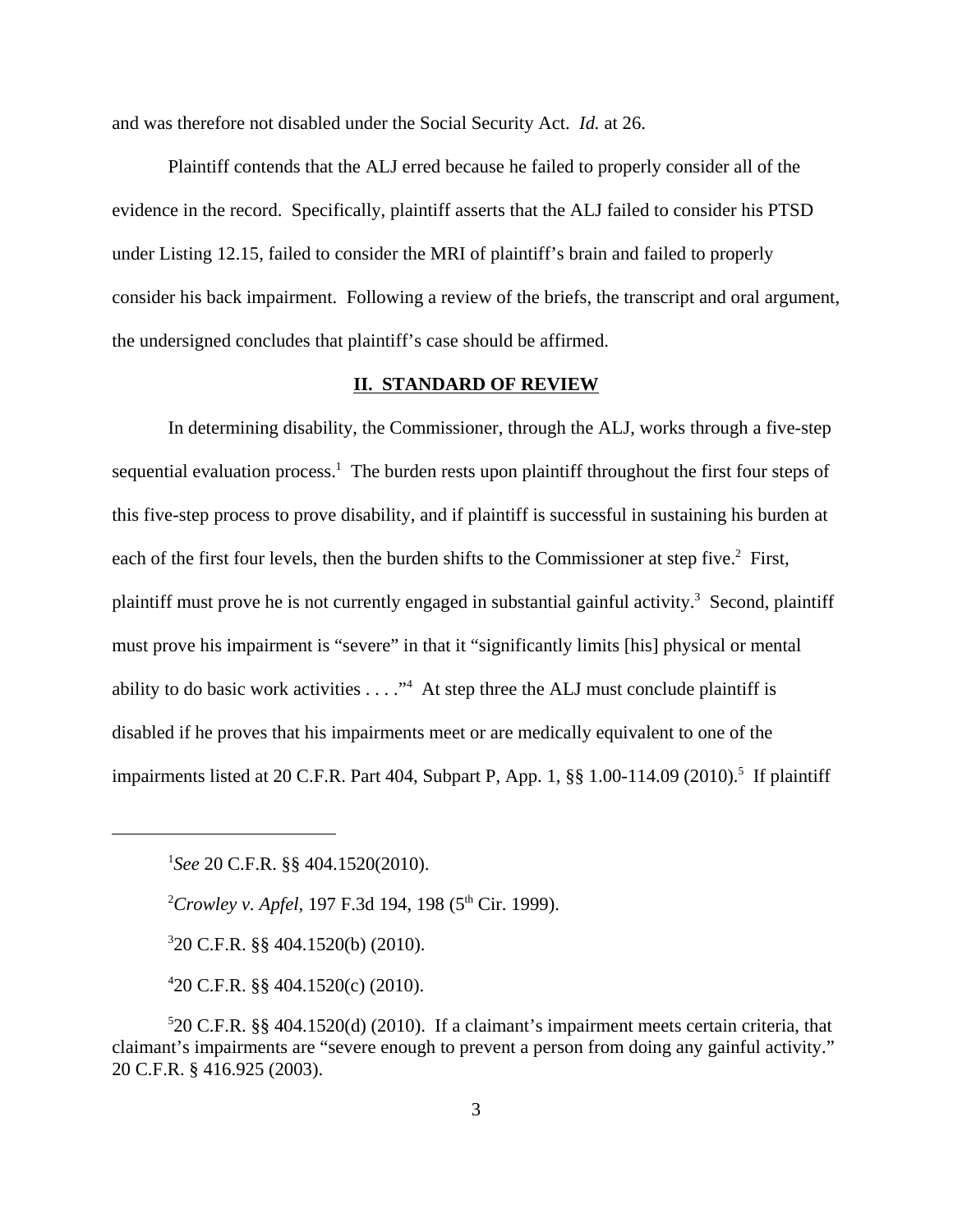does not meet this burden, at step four he must prove that he is incapable of meeting the physical and mental demands of his past relevant work. $6$  At step five, the burden shifts to the Commissioner to prove, considering plaintiff's residual functional capacity, age, education and past work experience, that he is capable of performing other work.<sup>7</sup> If the Commissioner proves other work exists which plaintiff can perform, plaintiff is given the chance to prove that he cannot, in fact, perform that work. $8$ 

The court considers on appeal whether the Commissioner's final decision is supported by substantial evidence and whether the Commissioner used the correct legal standard. *Crowley v. Apfel,* 197 F.3d 194, 196 (5<sup>th</sup> Cir. 1999), citing *Austin v. Shalala*, 994 F.2d 1170 (5<sup>th</sup> Cir. 1993); *Villa v. Sullivan,* 895 F.2d 1019, 1021 ( $5<sup>th</sup>$  Cir. 1990). The court has the responsibility to scrutinize the entire record to determine whether the ALJ's decision was supported by substantial evidence and whether the proper legal standards were applied in reviewing the claim. *Ransom v. Heckler*, 715 F.2d 989, 992 ( $5<sup>th</sup>$  Cir. 1983). The court has limited power of review and may not reweigh the evidence or substitute its judgment for that of the Commissioner,<sup>9</sup> even if it finds that the evidence leans against the Commissioner's decision.<sup>10</sup> The Fifth Circuit has held that substantial evidence is "more than a scintilla, less than a preponderance, and is such relevant evidence as a reasonable mind might accept as adequate to support a conclusion."

6 20 C.F.R. §§ 404.1520(e)(2010).

7 20 C.F.R §§ 404.1520(g)(2010).

<sup>8</sup>*Muse*, 925 F.2d at 789.

<sup>9</sup>Hollis v. Bowen, 837 F.2d 1378, 1383 (5<sup>th</sup> Cir. 1988).

<sup>10</sup>Bowling v. Shalala, 36 F.3d 431, 434 (5<sup>th</sup> Cir. 1994); *Harrell v. Bowen*, 862 F.2d 471, 475 ( $5^{\text{th}}$  Cir. 1988).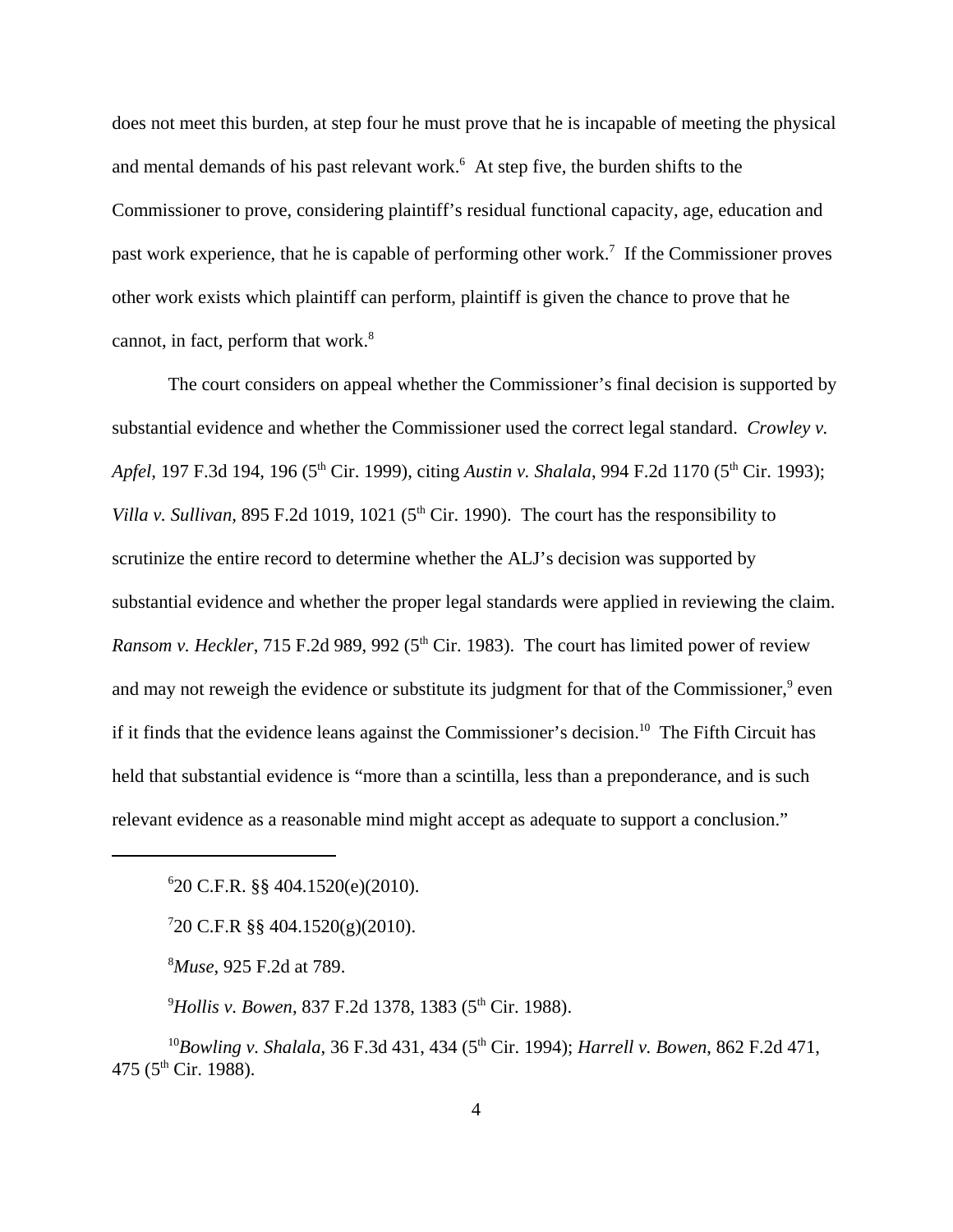*Crowley v. Apfel*, 197 F.3d 194, 197 (5<sup>th</sup> Cir. 1999) (citation omitted). Conflicts in the evidence are for the Commissioner to decide, and if there is substantial evidence to support the decision, it must be affirmed even if there is evidence on the other side. *Selders v. Sullivan*, 914 F.2d 614, 617 ( $5<sup>th</sup>$  Cir. 1990). The court's inquiry is whether the record, as a whole, provides sufficient evidence that would allow a reasonable mind to accept the conclusions of the ALJ. *Richardson v. Perales*, 402 U.S. 389, 401 (1971). "If supported by substantial evidence, the decision of the [Commissioner] is conclusive and must be affirmed." *Paul v. Shalala,* 29 F.3d 208, 210 (5<sup>th</sup> Cir. 1994), citing *Richardson v. Perales,* 402 U.S. 389, 390, 28 L.Ed.2d 842 (1971).

#### **III. DISCUSSION**

Plaintiff contends the ALJ erred in failing to consider all of the evidence in the record, specifically his PTSD diagnosis, his brain MRI and his back impairment. Docket 12 at 8. In response, the Commissioner asserts that even if the ALJ's consideration of plaintiff's PTSD, MRI and back impairment was in error, plaintiff has not shown any prejudice as a result. Docket 15 at 5.

The Fifth Circuit has routinely held that "[a]n administrative law judge has a duty to fully and fairly develop the facts relative to a claim for disability benefits. The Court will not reverse the decision of an ALJ for failure to fully and fairly develop the record unless the claimant shows that he or she was prejudiced by the ALJ's failure." *Carey v.* Apfel, 230 F.3d 131, 142 (5<sup>th</sup>) Cir. 2000); *see also Brock v. Chater*, 84 F.3d 726 (5th Cir. 1996); *Kane v. Heckler*, 731 F.2d 1216 (5th Cir. 1984). In order to establish prejudice, plaintiff must "demonstrate that he or she 'could and would have adduced evidence that might have altered the result.'" *Id.* 

As to plaintiff's PTSD, plaintiff notes that the ALJ failed to consider whether his PTSD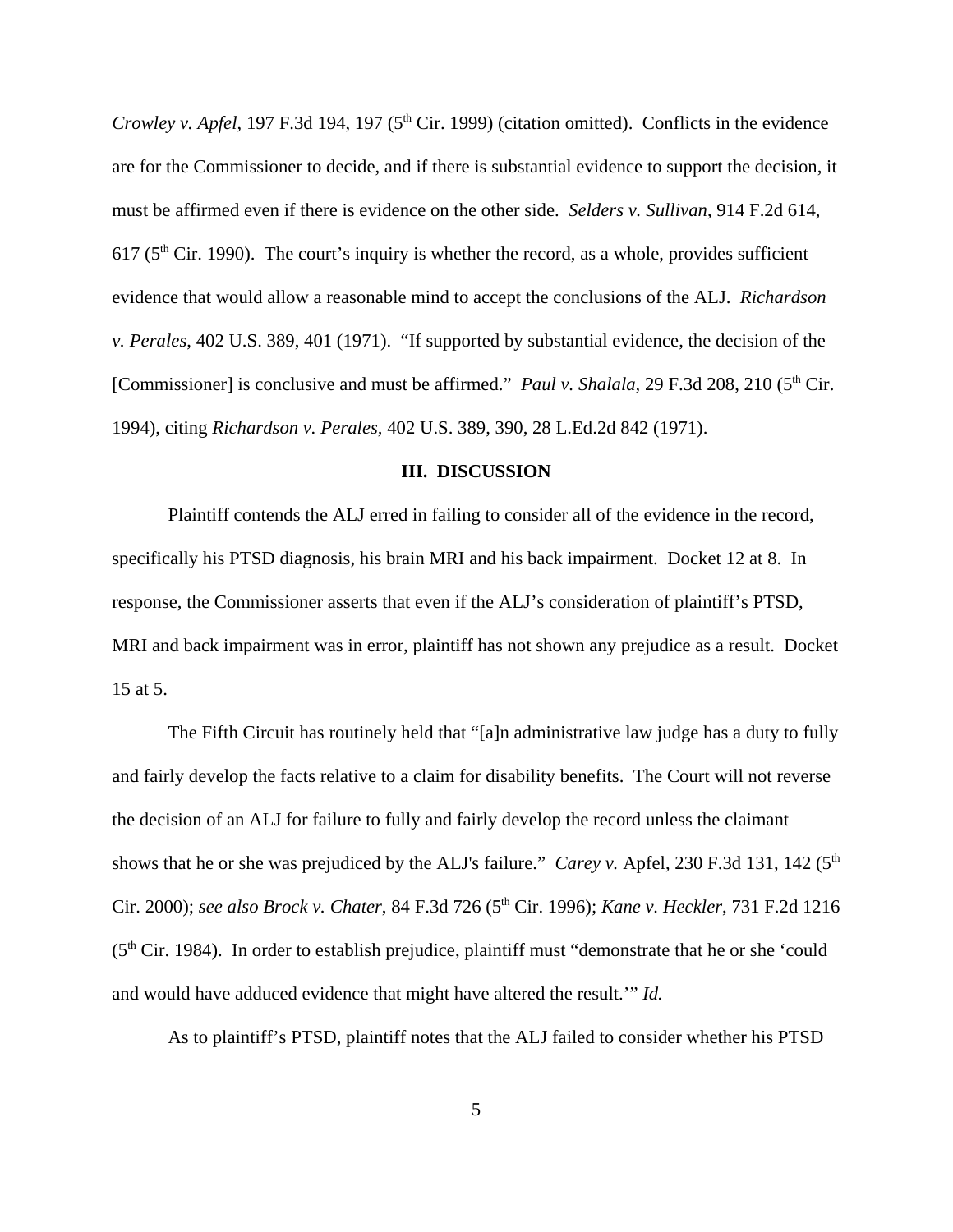was a severe impairment and further failed to consider whether it met a listing. The Commissioner responds that the ALJ did in fact consider the PTSD, but it was in conjunction with plaintiff's depression. The ALJ mentioned in step 2 that Dr. Michael Whelan "noted that the claimant had borderline intellectual functioning, posttraumatic stress disorder and chronic depression, and depressive disorder . . . ." The VA psychologist, Dr. Lasun Young, found that it was impossible to differentiate between the symptoms attributable to PTSD and depression. Docket 8 at 606. In evaluating plaintiff's RFC, the ALJ found that plaintiff's

> VAMC records indicate posttraumatic stress disorder on several occasions, but actual treatment notes reflect diagnosis of and treatment for depression, not otherwise specified (Exhibits B2F and B7F). Dr. Whelan noted posttraumatic stress disorder based on the claimant's subjective history and depressive disorder based on the claimant's presentation (Exhibit B3F). Accordingly, the undersigned finds the claimant's symptoms and the medical evidence best supports depressive disorder.

Docket 8 at 24. Dr. Young further found that plaintiff's depression and PTSD "are of minimal severity, but have been ongoing since his deployment to Iraq" and that plaintiff's "occupational and social impairment [is] due to mild or transient symptoms which decrease work efficiency and ability to perform occupational tasks only during periods of significant stress, or; symptoms controlled by medication." *Id.* at 608, 612. As such, the ALJ determined plaintiff had the RFC to interact only occasionally with the public, supervisors and coworkers and perform only simple, repetitive tasks. Docket 8 at 22. Based on a review of the transcript and oral argument, the undersigned finds that plaintiff has failed to provide any evidence to demonstrate that he would have meet the listing 12.06 for PTSD or that his impairment is more restrictive than the RFC established by the ALJ. As such, plaintiff's claim that the ALJ erred in failing to consider his PTSD as a separate impairment fails.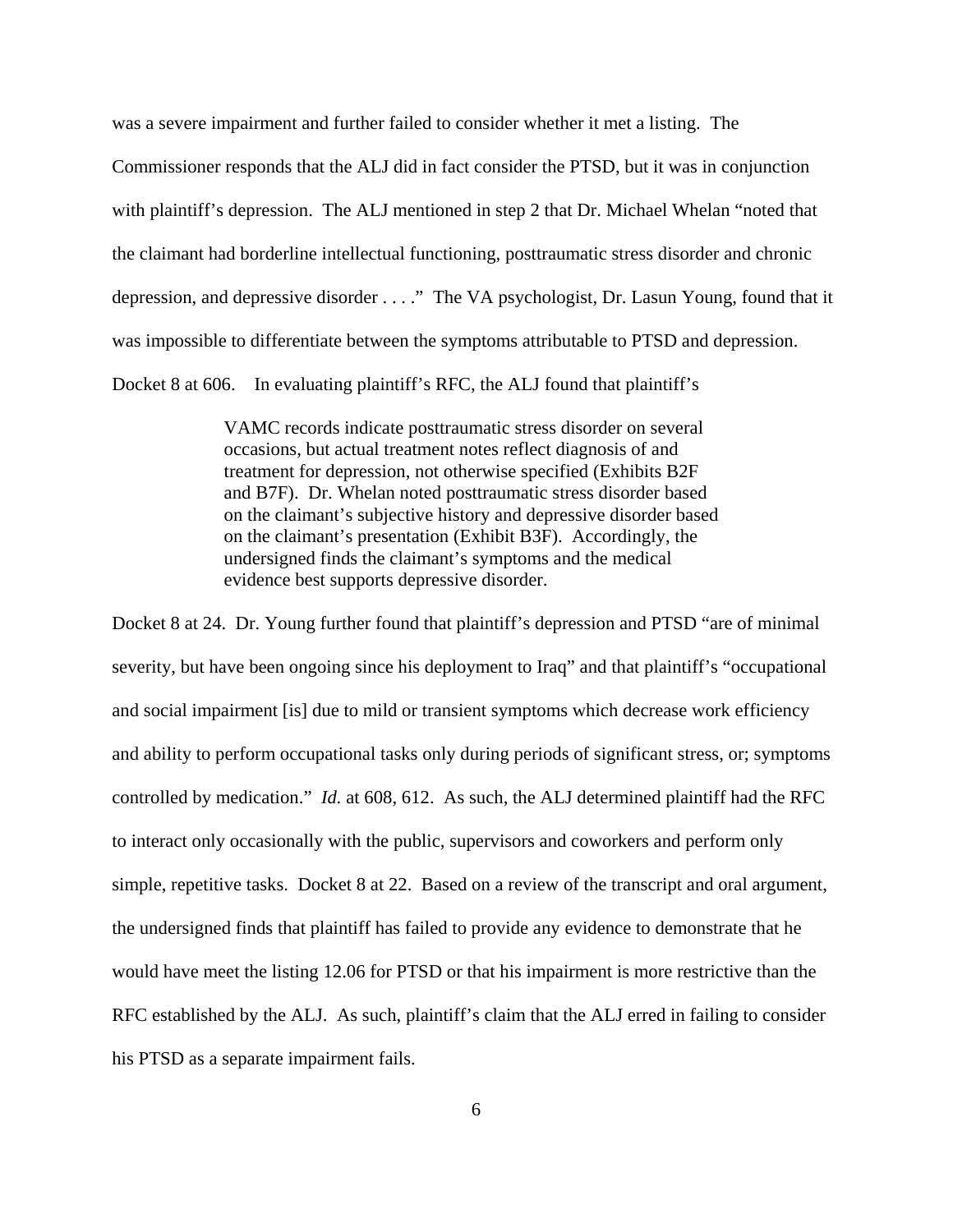The plaintiff asserts, and the Commissioner agrees, that the ALJ improperly stated that the record evidence failed to show that plaintiff experienced a CVA/stroke. Docket 15 at 7. Both the MRI conducted in March 2014 and the discharge records confirm that plaintiff suffered an "acute CVA." Docket 8 at 437. However, plaintiff has not alleged – and the medical evidence does not suggest – that he suffered any impairment which lasted for twelve (12) consecutive months as a result of the stroke. Because Social Security Regulations require a plaintiff to demonstrate an impairment that prevents him from performing his past work or any other substantial gainful activity for 12 consecutive months, plaintiff has failed to demonstrate any prejudice in the ALJ's improper statement concerning his stroke. Therefore, plaintiff's assignment of error as to the consideration of the MRI and stroke is improper.

Last, the plaintiff alleges that the ALJ improperly concluded that there is "no acceptable clinical or laboratory diagnostic findings provided by an acceptable medical source which show the existence of a medically determinable impairment which could reasonably be expected to cause low back pain." Docket at 20. The plaintiff asks the court to consider an x-ray performed on his lumbar spine that showed "mild osteophyte formation along the left side of L5-S1" and "mild degenerative changes of L5-S1." Docket 8 at 398. However, as the Commissioner notes, there is no medical evidence relating the osteophyte formation or the mild degenerative changes to any back pain. Only one treatment record in plaintiff's extensive medical transcript references back pain and it appears to be in relationship to possible pancreatitis or chronic gastritis. Docket 8 at 508-09. The Fifth Circuit has held that, "[a]n impairment can be considered as not severe only if it is a slight abnormality having such minimal effect on individual that it would not be expected to interfere with the individual's ability to work, irrespective of age, education or work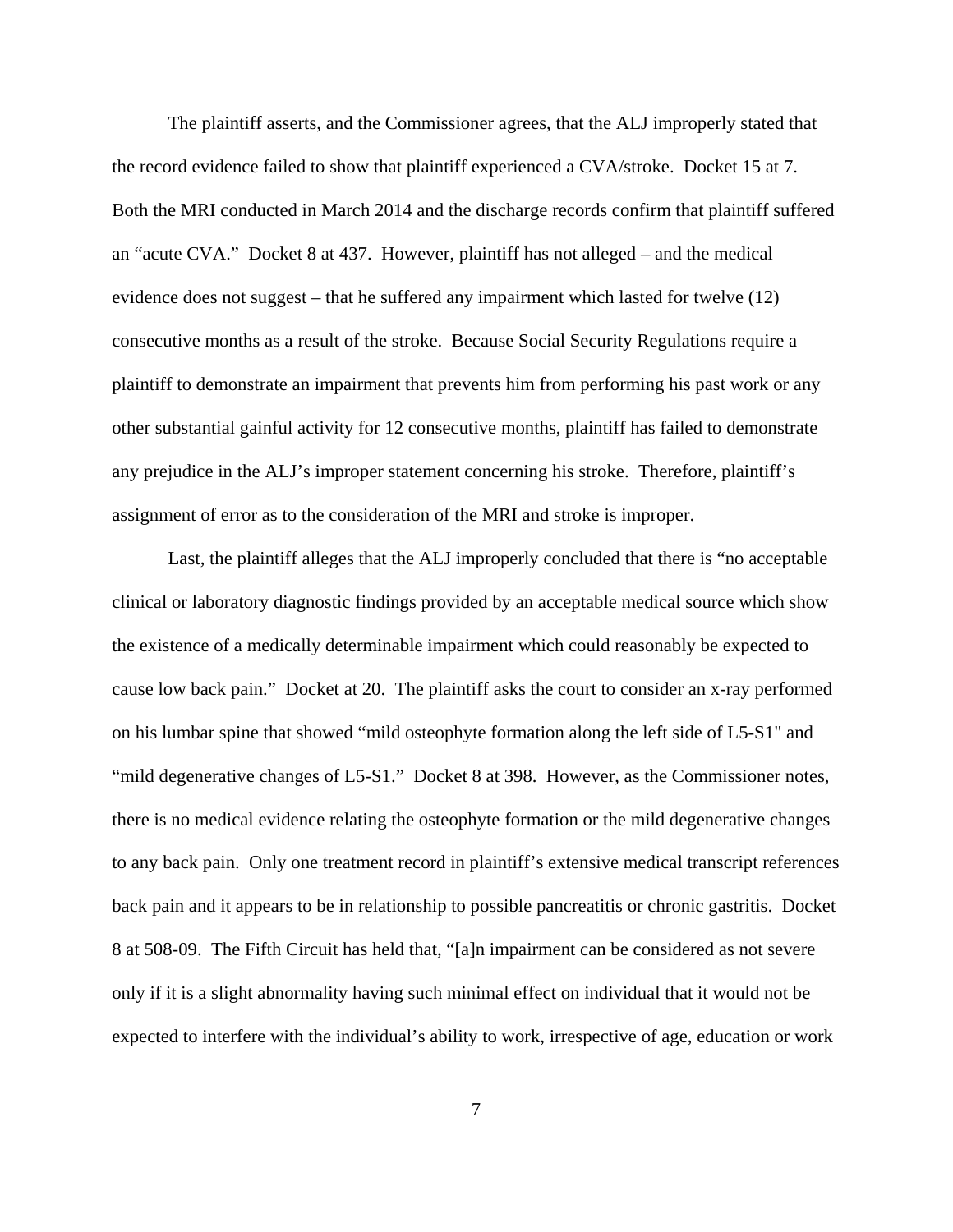experience." *Stone v. Heckler*, 752 F.2d 1099, 1101 (5<sup>th</sup> Cir. 1985). Courts have held that the severity standard is a cautious one and great care should be exercised in applying the standard to deny benefits, but instead that the sequential evaluation should be continued if there is any question whether the impairment has satisfied the standard. An ALJ's failure to find a severe impairment where one exists may not constitute reversible error where the ALJ determines that a claimant has at least one other severe impairment and properly continues with the remaining steps of the disability evaluation. *Groberg v. Astrue*, 415 Fed. Appx. 65, 67 (10<sup>th</sup> Cir. 2011). While the ALJ in the instant case did conclude that plaintiff's back pain did not result in a severe impairment, the ALJ did continue with the remaining steps of the disability evaluation. Further, the plaintiff has provided no evidence that the ALJ's finding of non-severity as to his back pain resulted in any prejudice to plaintiff. There is no indication that evidence exists which might have altered the result if the ALJ had found his back impairment severe. Therefore, plaintiff's assignment of error regarding his back impairment is without merit.

#### **IV. CONCLUSION**

Reading the record as a whole, the court concludes that the ALJ's opinion is supported by substantial evidence and should be affirmed. It is clear that the ALJ reviewed the entire record and developed it further at the hearing, properly identified and analyzed the relevant listed impairments, fully discussed the evidence contained in the record and concluded that the balance tipped toward functional ability in determining whether the plaintiff's impairment met or equaled a listed impairment. The plaintiff did not provide credible evidence that his alleged impairments affect his ability to work to the point of disability, and the ALJ more than adequately explained his reasons for concluding that plaintiff could perform light work. As a consequence, the